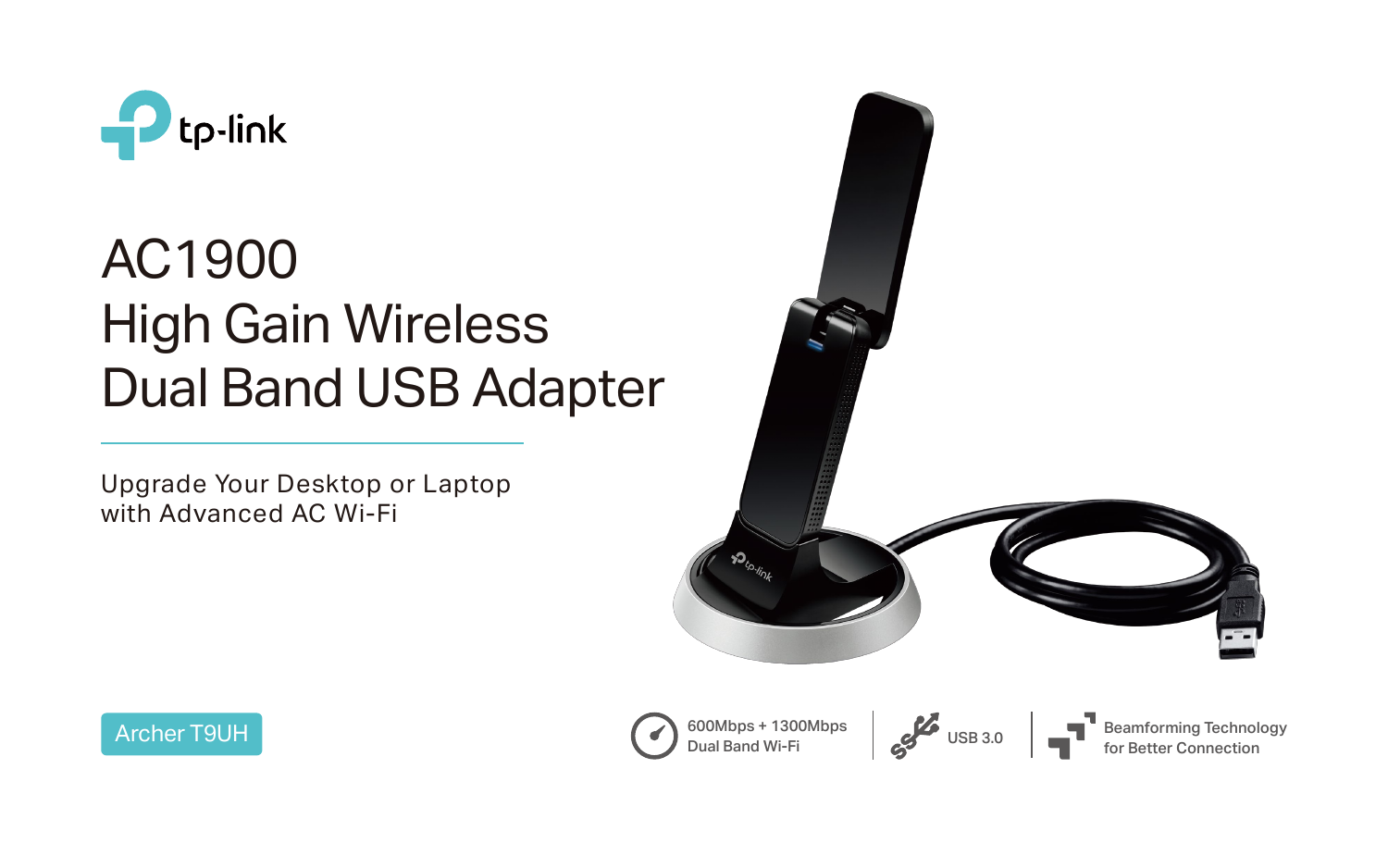## **Highlights**

### The Archer T9UH receives Wi-Fi signals on two separate bands for all your online needs. Choose the 2.4GHz band for up to 600Mbps of surfing, emailing and social media, or switch to 5GHz for up to 1300Mbps of gaming, HD streaming and large file downloads.

### AC1900 Dual Band Wi-Fi Beamforming for Stronger Connections

Even when your desktop is far away, beamforming concentrates the Wi-Fi signal towards your router to create stronger overall connections.





Archer T9UH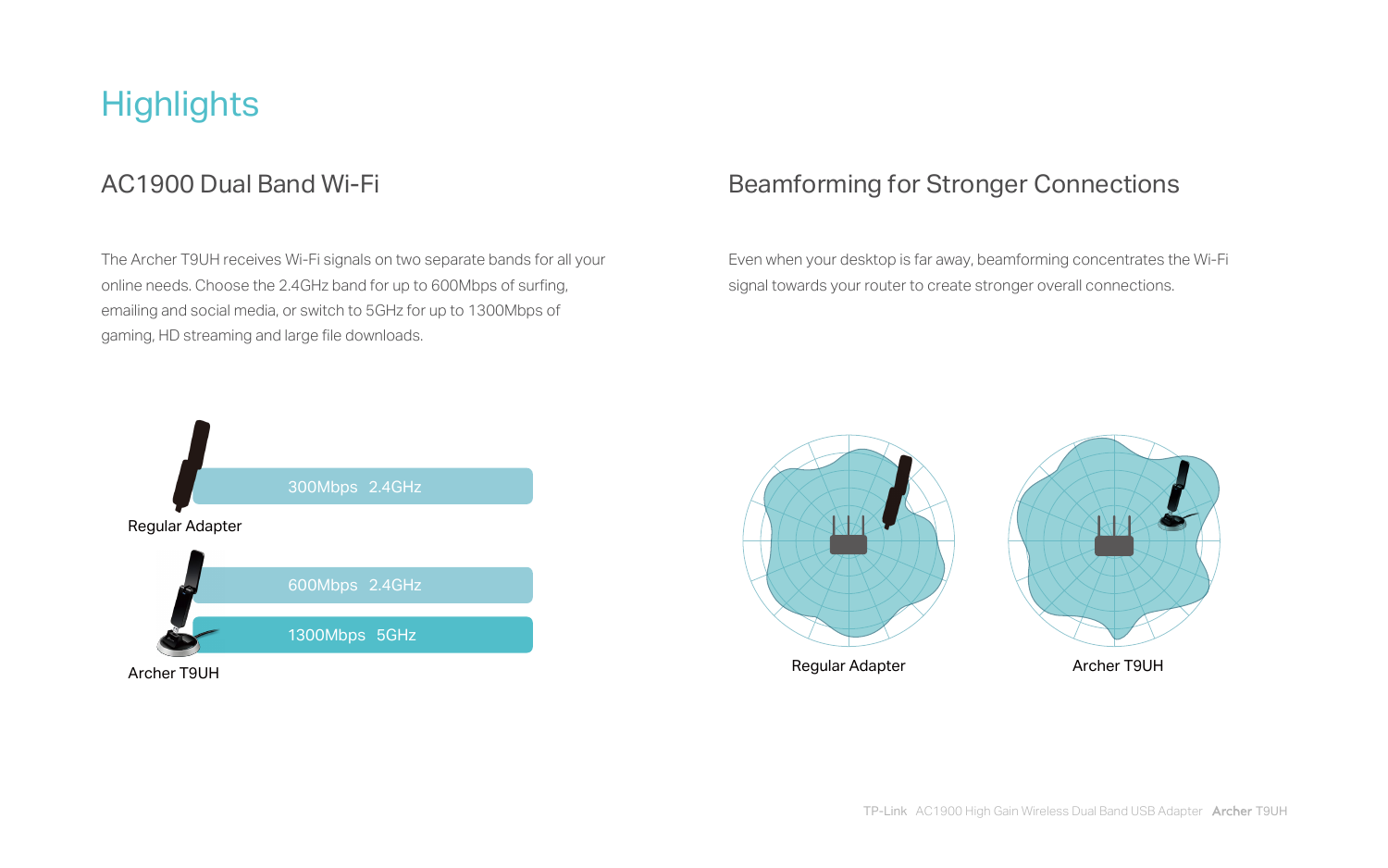- · Flexible Deployment Equipped with a USB 3.0 cradle for flexible deployment
- · Backwards Compatibility Supports routers utilizing 802.11 a/b/g/n Wi-Fi standards
- · Active Defense WPA/WPA2 encryption provides your Wi-Fi network with advanced protection against security threats
- · WPS Button Easy wireless security encryption at a push of the WPS button





- Beamforming Technology Delivers a more targeted and highly efficient wireless connections
- · Dual Band Selectable 2.4GHz and 5GHz bands to avoid wireless signal interference
- · Super Speed USB 3.0 Port Up to 10x faster than USB 2.0
- · Ultimate Wi-Fi Speeds with 1300Mbps at 5GHz or 600Mbps at 2.4GHz band are ideal for HD streaming video, online gaming and large file downloads
- · 802.11ac Support Wi-Fi technology that is 3 times faster than 802.11n

· Broad Wireless Range – 4 high gain antennas ensure superior range and stability





## Features